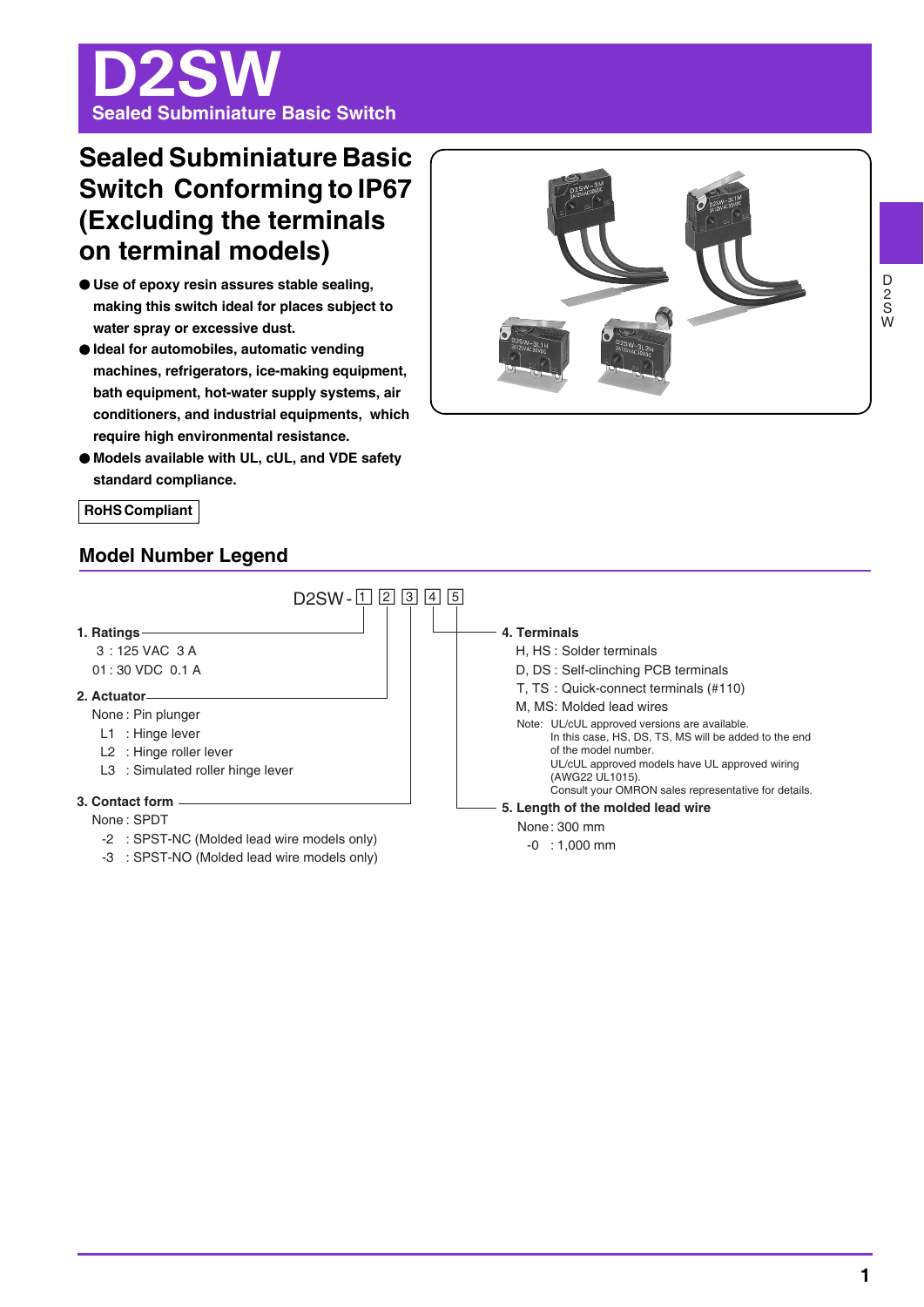## **List of Models**

|                                 |  |                                       | Ratings      |                    |                   |
|---------------------------------|--|---------------------------------------|--------------|--------------------|-------------------|
| Actuator                        |  | <b>Terminals</b>                      | Contact form | 3A                 | 0.1A              |
|                                 |  | Solder terminals                      |              | D2SW-3H            | <b>D2SW-01H</b>   |
|                                 |  | Quick-connect terminals (#110)        | <b>SPDT</b>  | <b>D2SW-3T</b>     | <b>D2SW-01T</b>   |
|                                 |  | PCB terminals                         |              | <b>D2SW-3D</b>     | <b>D2SW-01D</b>   |
| Pin plunger                     |  |                                       | <b>SPDT</b>  | <b>D2SW-3M</b>     | <b>D2SW-01M</b>   |
|                                 |  | Molded lead wire terminals (300 mm)   | SPST-NC      | <b>D2SW-3-2M</b>   | D2SW-01-2M        |
|                                 |  |                                       | SPST-NO      | <b>D2SW-3-3M</b>   | D2SW-01-3M        |
|                                 |  | Molded lead wire terminals (1,000 mm) | <b>SPDT</b>  | D2SW-3M-0          | D2SW-01M-0        |
|                                 |  | Solder terminals                      |              | <b>D2SW-3L1H</b>   | <b>D2SW-01L1H</b> |
|                                 |  | Quick-connect terminals (#110)        | <b>SPDT</b>  | <b>D2SW-3L1T</b>   | D2SW-01L1T        |
|                                 |  | <b>PCB</b> terminals                  |              | <b>D2SW-3L1D</b>   | <b>D2SW-01L1D</b> |
| Hinge lever                     |  | Molded lead wire terminals (300 mm)   | <b>SPDT</b>  | <b>D2SW-3L1M</b>   | <b>D2SW-01L1M</b> |
|                                 |  |                                       | SPST-NC      | <b>D2SW-3L1-2M</b> | D2SW-01L1-2M      |
|                                 |  |                                       | SPST-NO      | <b>D2SW-3L1-3M</b> | D2SW-01L1-3M      |
|                                 |  | Molded lead wire terminals (1,000 mm) | <b>SPDT</b>  | D2SW-3L1M-0        | D2SW-01L1M-0      |
|                                 |  | Solder terminals                      | <b>SPDT</b>  | <b>D2SW-3L2H</b>   | <b>D2SW-01L2H</b> |
|                                 |  | Quick-connect terminals (#110)        |              | <b>D2SW-3L2T</b>   | <b>D2SW-01L2T</b> |
|                                 |  | <b>PCB</b> terminals                  |              | <b>D2SW-3L2D</b>   | <b>D2SW-01L2D</b> |
| Hinge roller lever              |  |                                       | <b>SPDT</b>  | <b>D2SW-3L2M</b>   | <b>D2SW-01L2M</b> |
|                                 |  | Molded lead wire terminals (300 mm)   | SPST-NC      | D2SW-3L2-2M        | D2SW-01L2-2M      |
|                                 |  |                                       | SPST-NO      | <b>D2SW-3L2-3M</b> | D2SW-01L2-3M      |
|                                 |  | Molded lead wire terminals (1,000 mm) | <b>SPDT</b>  | D2SW-3L2M-0        | D2SW-01L2M-0      |
|                                 |  | Solder terminals                      |              | D2SW-3L3H          | <b>D2SW-01L3H</b> |
|                                 |  | Quick-connect terminals (#110)        | <b>SPDT</b>  | <b>D2SW-3L3T</b>   | <b>D2SW-01L3T</b> |
|                                 |  | <b>PCB</b> terminals                  |              | <b>D2SW-3L3D</b>   | <b>D2SW-01L3D</b> |
| Simulated roller hinge<br>lever |  |                                       | <b>SPDT</b>  | D2SW-3L3M          | <b>D2SW-01L3M</b> |
|                                 |  | Molded lead wire terminals (300 mm)   | SPST-NC      | D2SW-3L3-2M        | D2SW-01L3-2M      |
|                                 |  |                                       | SPST-NO      | D2SW-3L3-3M        | D2SW-01L3-3M      |
|                                 |  | Molded lead wire terminals (1,000mm)  | <b>SPDT</b>  | D2SW-3L3M-0        | D2SW-01L3M-0      |

#### O**Safety Standard Approved Models**

|                        |                | Ratings                             | 3A           | 0.1A                  |                    |
|------------------------|----------------|-------------------------------------|--------------|-----------------------|--------------------|
| Actuator               |                | <b>Terminals</b>                    | Contact form |                       |                    |
|                        |                | Solder terminals                    |              | D <sub>2</sub> SW-3HS | <b>D2SW-01HS</b>   |
| Pin plunger            |                | Quick-connect terminals (#110)      |              | D <sub>2</sub> SW-3TS | <b>D2SW-01TS</b>   |
|                        | $\blacksquare$ | <b>PCB</b> terminals                |              | <b>D2SW-3DS</b>       | <b>D2SW-01DS</b>   |
|                        |                | Molded lead wire terminals (300 mm) |              | <b>D2SW-3MS</b>       | <b>D2SW-01MS</b>   |
|                        |                | Solder terminals                    |              | D2SW-3L1HS            | D2SW-01L1HS        |
| Hinge lever            |                | Quick-connect terminals (#110)      | <b>SPDT</b>  | D2SW-3L1TS            | <b>D2SW-01L1TS</b> |
|                        |                | <b>PCB</b> terminals                |              | D2SW-3L1DS            | <b>D2SW-01L1DS</b> |
|                        |                | Molded lead wire terminals (300 mm) |              | D2SW-3L1MS            | D2SW-01L1MS        |
|                        |                | Solder terminals                    |              | D2SW-3L2HS            | <b>D2SW-01L2HS</b> |
| Hinge roller lever     |                | Quick-connect terminals (#110)      |              | D2SW-3L2TS            | <b>D2SW-01L2TS</b> |
|                        |                | <b>PCB</b> terminals                |              | D2SW-3L2DS            | <b>D2SW-01L2DS</b> |
|                        |                | Molded lead wire terminals (300 mm) |              | D2SW-3L2MS            | <b>D2SW-01L2MS</b> |
| Simulated roller hinge |                | Solder terminals                    |              | D2SW-3L3HS            | <b>D2SW-01L3HS</b> |
|                        |                | Quick-connect terminals (#110)      |              | <b>D2SW-3L3TS</b>     | <b>D2SW-01L3TS</b> |
| lever                  |                | <b>PCB</b> terminals                |              | D2SW-3L3DS            | <b>D2SW-01L3DS</b> |
|                        |                | Molded lead wire terminals (300 mm) |              | D2SW-3L3MS            | D2SW-01L3MS        |

## **Contact Form**



Separator (Sold Separately), Terminal Connector (Sold Separately) Refer to "**Basic Switch Common Accessories**"

D 2 S W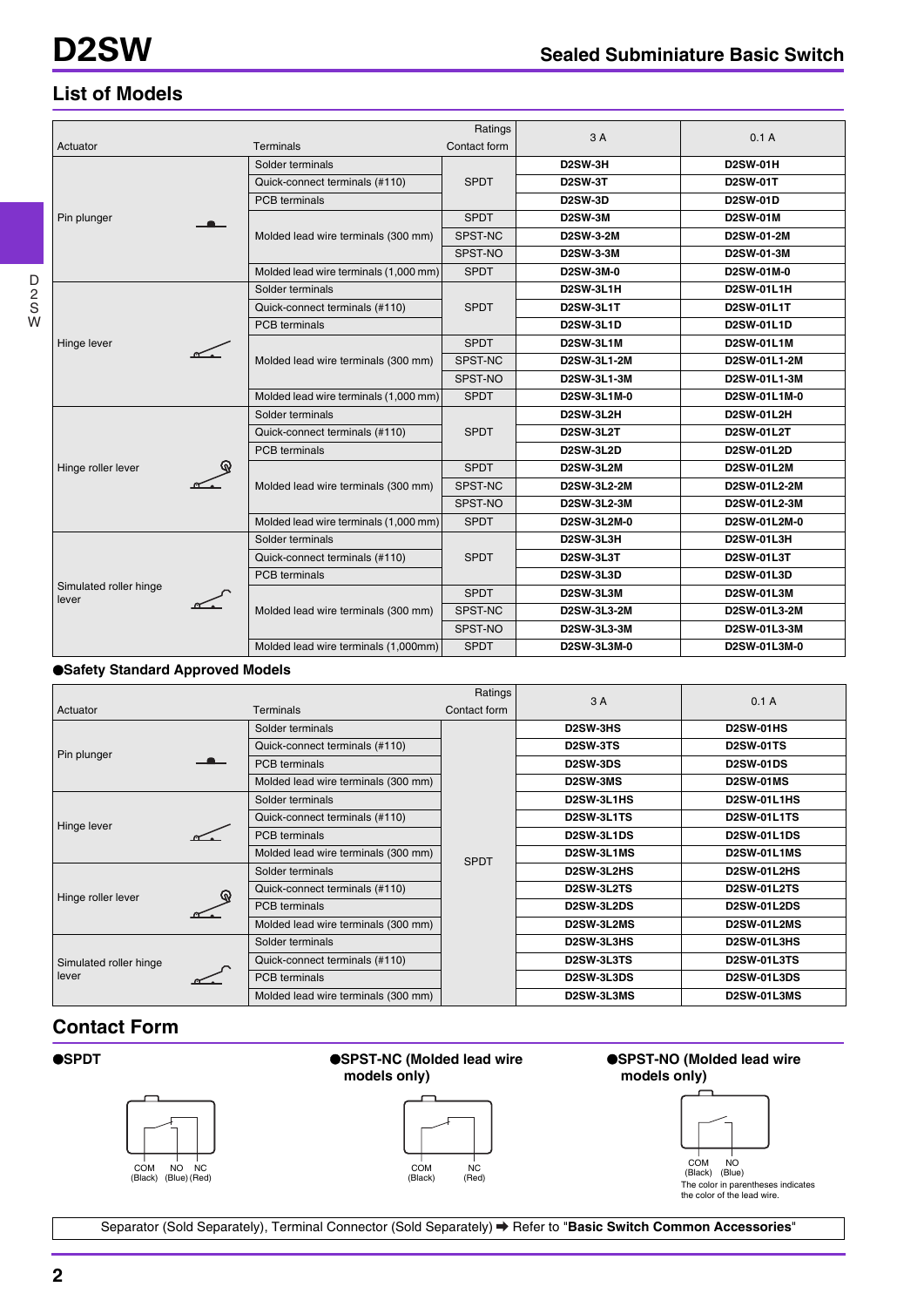## **Contact Specifications**

| Item                                           | Model                | D2SW-3 models    | D <sub>2</sub> SW-01 models |  |
|------------------------------------------------|----------------------|------------------|-----------------------------|--|
|                                                | Specification        | Rivet            | Crossbar                    |  |
| Contact                                        | Material             | Silver           | Gold alloy                  |  |
|                                                | Gap (standard value) | $0.5 \text{ mm}$ |                             |  |
| Inrush                                         | <b>NC</b>            | 20 A max.        |                             |  |
| current                                        | <b>NO</b>            | 10 A max.        | 1 A max.                    |  |
| Minimum applicable load<br>(reference value) * |                      | 160 mA at 5 VDC  | 1 mA at 5 VDC               |  |

\* Please refer to "**Using Micro Loads**" in "**Precautions**" for more information on the minimum applicable load.

## **Ratings**

| Model                   | Item<br>Rated voltage            | Resistive load |
|-------------------------|----------------------------------|----------------|
| <b>D2SW-3</b><br>models | <b>250 VAC</b><br><b>125 VAC</b> | 2 A<br>3 A     |
|                         | 30 VDC                           | 3 A            |
| D2SW-01                 | <b>125 VAC</b>                   | 0.1A           |
| models                  | 30 VDC                           | 0.1A           |

Note. The above rating values apply under the following test conditions.

(1) Ambient temperature: 20±2°C

(2) Ambient humidity: 65±5%

(3) Operating frequency: 30 operations/min

## **Approved Safety Standards**

#### **UL (UL61058-1)/cUL (CSA C22.2 No.61058-1)**

The terminal specification for models with UL/cUL safety standard certification is "HS", "TS", "DS" or "MS."

| Rated voltage                    | Model | <b>D2SW-3</b> | D <sub>2</sub> SW-01 |
|----------------------------------|-------|---------------|----------------------|
| <b>125 VAC</b><br><b>250 VAC</b> |       | 3 A<br>2 A    | 0.1 A                |
| 30 VDC                           |       | 3 A           | 0.1 A                |

#### **VDE (EN61058-1**)

The models in the *List of Models* on the previous page are not certified for VDE standards.

Contact your OMRON representative if you require certified models.

| Rated voltage  | Model | D <sub>2</sub> SW-3 | D <sub>2</sub> SW-01 |
|----------------|-------|---------------------|----------------------|
| <b>125 VAC</b> |       |                     | А                    |

| <b>250 VAC</b>             |                      | 2 A                                                |                                                                                    |
|----------------------------|----------------------|----------------------------------------------------|------------------------------------------------------------------------------------|
| 30 VDC                     |                      | 2 A                                                | 0.1 A                                                                              |
| Testing conditions: D2SW-3 | D <sub>2</sub> SW-01 | 3E4 (30,000 operations)<br>5E4 (50,000 operations) | T85 ( $0^{\circ}$ C to 85 $^{\circ}$ C)<br>T85 ( $0^{\circ}$ C to 85 $^{\circ}$ C) |

0.5 6.4±0.2

## **Terminals and Shapes (Unit: mm)**

#### O**Solder terminals**



**<PCB Mounting Dimensions (Reference)>** 3-1.35 dia. to 1.5 holes



#### O**Quick-connect terminals (#110)** O**PCB terminals**





D 2 S W

## **Characteristics**

| Item<br>Model                                             |                                                              | D2SW-3 models<br>D2SW-01 models                                                                                                    |                                                         |  |  |
|-----------------------------------------------------------|--------------------------------------------------------------|------------------------------------------------------------------------------------------------------------------------------------|---------------------------------------------------------|--|--|
|                                                           | Permissible operating speed                                  | 0.1 mm to 1 m/s (for pin plunger models)                                                                                           |                                                         |  |  |
| Permissible                                               | Mechanical                                                   | 300 operations/min                                                                                                                 |                                                         |  |  |
| operating<br>frequency                                    | Electrical                                                   |                                                                                                                                    | 60 operations/min                                       |  |  |
| Insulation resistance                                     |                                                              |                                                                                                                                    | 100 m $\Omega$ min. (at 500 VDC with insulation tester) |  |  |
|                                                           | For terminal models                                          | $30 \text{ m}\Omega$ max.                                                                                                          | 50 m $\Omega$ max.                                      |  |  |
| Contact<br>resistance                                     | For molded lead wire<br>models (300mm)                       | $50 \text{ m}\Omega$ max.                                                                                                          | $70 \text{ m}\Omega$ max.                               |  |  |
| (initial value)                                           | For molded lead wire<br>models (1,000mm)                     | 200 m $\Omega$ max.                                                                                                                | $250 \text{ m}\Omega$ max.                              |  |  |
|                                                           | Between terminals of<br>the same polarity                    | 1,000 VAC 50/60 Hz<br>for 1 min                                                                                                    | 600 VAC 50/60 Hz<br>for 1 min                           |  |  |
| <b>Dielectric</b><br>strength *1                          | Between current-carrying<br>metal parts and ground           |                                                                                                                                    | 1.500 VAC 50/60 Hz for 1 min                            |  |  |
|                                                           | Between terminals and<br>non-current-carrying<br>metal parts | 1,500 VAC 50/60 Hz for 1 min                                                                                                       |                                                         |  |  |
| Vibration<br>resistance*2                                 | Malfunction                                                  | 10 to 55 Hz, 1.5 mm double amplitude                                                                                               |                                                         |  |  |
| Shock                                                     | Destruction                                                  | 1,000 m/s <sup>2</sup> {approx. 100G} max.                                                                                         |                                                         |  |  |
| resistance                                                | Malfunction *2                                               | 300 m/s <sup>2</sup> {approx. 30G} max.                                                                                            |                                                         |  |  |
|                                                           | Mechanical                                                   | 5,000,000 operations min. (60 operations/min)                                                                                      |                                                         |  |  |
| Durability * 3<br>Electrical                              |                                                              | 200,000 operations min.<br>(30 operations/min)<br>(125 VAC 3 A)<br>100,000 operations min.<br>(30 operations/min)<br>(250 VAC 2 A) | 200,000 operations min.<br>(30 operations/min)          |  |  |
|                                                           | For terminal models                                          |                                                                                                                                    | IEC IP67 (excluding the terminals on terminal models)   |  |  |
| Degree of<br>For molded lead wire<br>protection<br>models |                                                              | IEC IP67                                                                                                                           |                                                         |  |  |
| Degree of protection against electric<br>shock            |                                                              | Class I                                                                                                                            |                                                         |  |  |
| Proof tracking index (PTI)                                |                                                              |                                                                                                                                    | 175                                                     |  |  |
| Ambient operating temperature                             |                                                              | -40°C to +85°C (at ambient humidity of 60% max.)<br>(with no icing or condensation)                                                |                                                         |  |  |
|                                                           | Ambient operating humidity                                   | 95% max. (for +5°C to +35°C)                                                                                                       |                                                         |  |  |
| Weight                                                    |                                                              | Approx. 2 g (for pin plunger models with terminals)                                                                                |                                                         |  |  |

Note. The data given above are initial values.

\*1. The values for dielectric strength shown are for models with a Separator (refer to "**Basic Switch Common Accessories**").

\*2. For the pin plunger models, the above values apply for use at the free position and total travel position. For the lever models, they apply at the total travel position. Close or open circuit of the contact is 1 ms max.

\*3. For testing conditions, consult your OMRON sales representative.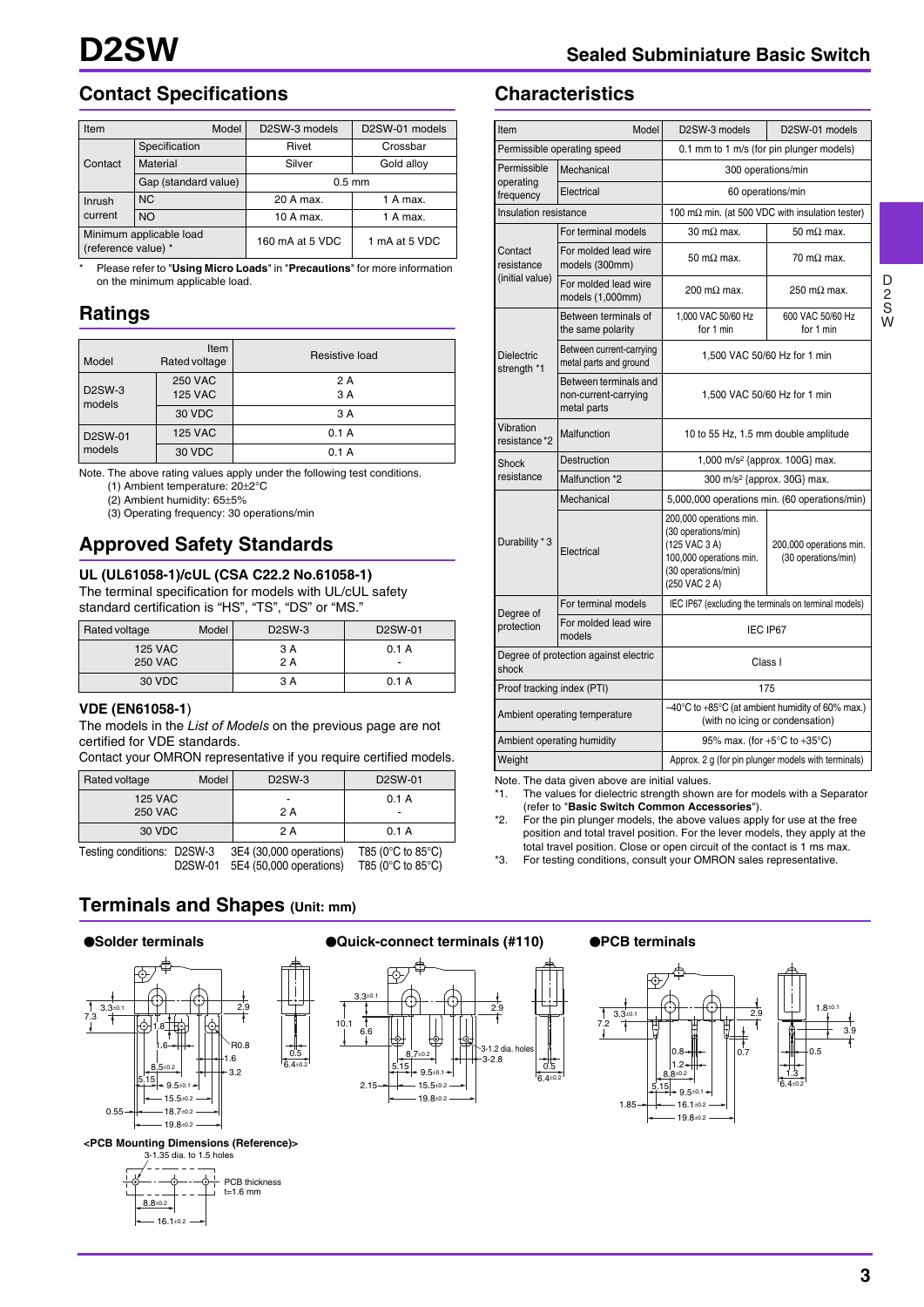## **Mounting Holes (Unit: mm)**



## **Dimensions (Unit: mm) slash Operating Characteristics**

#### Models with terminals

D 2 S W The illustrations and dimensions are for models with solder terminals. Refer to "**Terminals and Shapes**" of the previous page for models with quick-connect terminals (#110) and PCB terminals.

6.4±0.2

(Note. The dimensions not described are the same as those of models with pin plungers.)

The @ is replaced with the code for the terminal that you need. See the "**List of Models**" for available combinations of models.



| <b>Operating Force</b><br><b>Releasing Force</b> | ΩF<br><b>RF</b> | Max.<br>Min. | 1.77 N {180 gf}<br>0.29 N {30 qf} |
|--------------------------------------------------|-----------------|--------------|-----------------------------------|
| Pretravel                                        | PT.             | Max.         | $0.6$ mm                          |
| Overtravel                                       | ΩT              | Min.         | $0.5$ mm                          |
| Movement Differential MD                         |                 | Max.         | $0.1$ mm                          |
| <b>Operating Position</b>                        | חר              |              | $8.4 \pm 0.3$ mm                  |

## O**Hinge Lever Models**

**D2SW-3L1**@ **D2SW-01L1** $\square$ 





| <b>Operating Force</b><br><b>Releasing Force</b>  | ΩE<br><b>RF</b> | Max.<br>Min. | $0.59 N \{60 qf\}$<br>$0.06 N \{6 gf\}$ |
|---------------------------------------------------|-----------------|--------------|-----------------------------------------|
| Overtravel<br>Movement Differential MD            |                 | Min.<br>Max. | $1.0 \text{ mm}$<br>$0.8$ mm            |
| <b>Free Position</b><br><b>Operating Position</b> | FP<br>ΩP        | Max.         | $13.6 \text{ mm}$<br>$8.8 + 0.8$ mm     |

#### O**Simulated Roller Hinge Lever Models D2SW-3L3**@







| <b>Operating Force</b><br><b>Releasing Force</b>  | ΩF<br><b>RF</b> | Max.<br>Min. | $0.59 N \{60 \text{ of}\}$<br>$0.06 N$ {6 qf} |
|---------------------------------------------------|-----------------|--------------|-----------------------------------------------|
| Overtravel<br>Movement Differential MD            |                 | Min.<br>Max  | $1.0 \text{ mm}$<br>$0.8$ mm                  |
| <b>Free Position</b><br><b>Operating Position</b> | FP<br>NΡ        | Max.         | $15.5 \text{ mm}$<br>10.7 $\pm$ 0.8 mm        |

#### O**Hinge Roller Lever Models D2SW-3L2**@ **D2SW-01L2**





| <b>Operating Force</b>    | ΩF | Max. | $0.59 N \{60 \text{ qf}\}$ |
|---------------------------|----|------|----------------------------|
| <b>Releasing Force</b>    | RF | Min. | $0.06 N {6 qf}$            |
| Overtravel                | ΩT | Min. | $1.0 \text{ mm}$           |
| Movement Differential MD  |    | Max. | $0.8$ mm                   |
| <b>Free Position</b>      | FP | Max. | 19.3 mm                    |
| <b>Operating Position</b> | ΩP |      | $14.5 \pm 0.8$ mm          |

Note 1. Unless otherwise specified, a tolerance of  $\pm 0.4$  mm applies to all dimensions. Note 2. The operating characteristics are for operation in the A direction ( $\clubsuit$ ).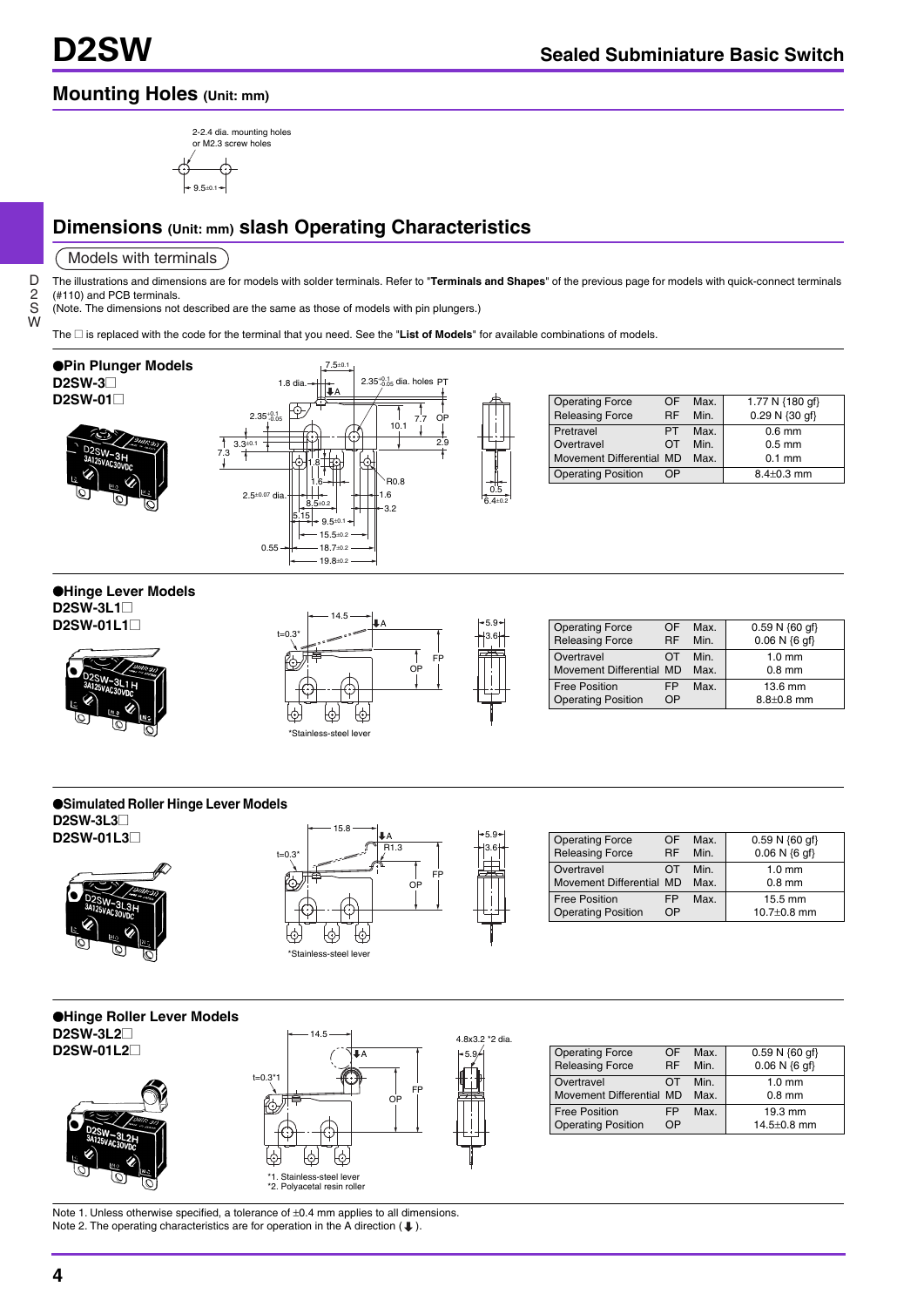## Models with lead wires

Pin plunger models are shown as representatives. Dimensions and operation characteristics of other actuator models are the same as those of terminal models. The illustration and drawing shown is the SPDT model. SPST-NC model and SPST-NO model are omitted in the illustration below.



Note 1. Unless otherwise specified, a tolerance of ±0.4 mm applies to all dimensions. Note 2. The operating characteristics are for operation in the A direction ( $\bigoplus$ ).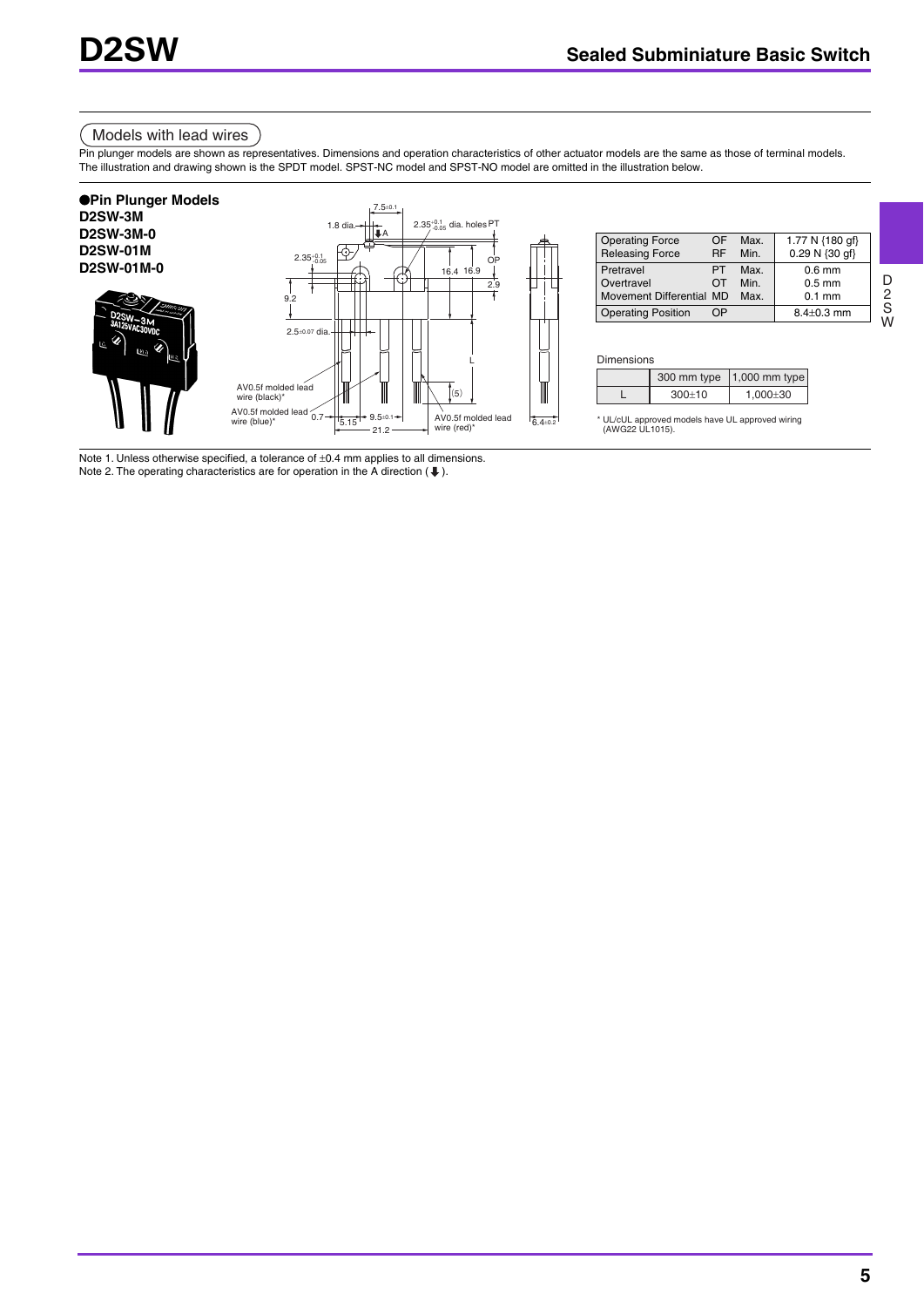## **Precautions**

## +**Please refer to "Basic Switches Common Precautions" for correct use.**

## O**Degree of Protection**

Do not use the Switch underwater.

The Switch was tested and found to meet the conditions necessary to meet the following standard, however, the test checks for water intrusion after immersion for a specified time period, not for switching operation underwater.

## JIS C0920:

Degrees of protection provided by enclosures of electrical apparatus (IP Code)

IEC 60529:

Degrees of protection provided by enclosures (IP Code) Degree of protection:IP67

> (check water intrusion after immersion for 30 min submerged 1 m underwater)

## O**Protection Against Chemicals**

Prevent the Switch from coming into contact with oil or chemicals.

Otherwise, damage to or deterioration of Switch materials may result.

## O**Soldering**

• Connecting to Solder Terminals

When soldering the lead wire to the terminal, first insert the lead wire conductor through the terminal hole and then conduct soldering.

Complete the soldering at the iron tip temperature between 350 to 400°C within 5 seconds, and do not apply any external force for 1 minute after soldering. Soldering at a excessively high temperature or soldering for more than 5 seconds may deteriorate the characteristics of the Switch.

- Connecting to Quick-connect Terminals Wire the quick-connect terminals (#110) with receptacles. Insert the terminals straight into the receptacles. Applying excessive external force laterally may cause deformation of terminals and may damage the housings.
- Connecting to PCB terminals

When using automatic soldering baths, we recommend soldering at 260±5°C within 5 seconds. Make sure that the liquid surface of the solder does not flow over the edge of the board.

When soldering terminals manually, complete the soldering at the iron tip temperature between 350 to 400°C within 5 seconds, and do not apply any external force for 1 minute after soldering. When applying solder, keep the solder away from the case of the Switch and do not allow solder or flux to flow into the case.

**Cautions Correct Use** 

#### O**Mounting**

Use M2.3 mounting screw with plane washers or spring washers to securely mount the Switch. Tighten the screws to a torque of 0.23 to 0.26 N·m {2.3 to 2.7 kgf·cm}.

## O**Operating Body**

With the pin plunger models, set the Switch so that the plunger can be pushed in from directly above. Since the plunger is covered with a rubber cap, applying a force from lateral directions may cause damage to the plunger or reduction in the sealing capability.



## O**Handling**

Handle the Switch carefully so as not to break the sealing rubber.

## O**Using Micro Loads**

Using a model for ordinary loads to open or close the contact of a micro load circuit may result in faulty contact. Use models that operate in the following range. However, even when using micro load models within the following operating range, if inrush current occurs when the contact is opened or closed, it may increase the contact wear and so decrease durability. Therefore, insert a contact protection circuit where necessary. The N-level reference value applies for the minimum applicable load. This value indicates the malfunction reference level for the reliability level of 60% (λ<sub>60</sub>).

(JIS C5003)

The equation,  $\lambda_{60} = 0.5 \times 10^{-6}$ /operations indicates that the estimated malfunction rate is less than  $\frac{1}{2.000,000}$  operations with a reliability level of 60%. 2,000,000



W